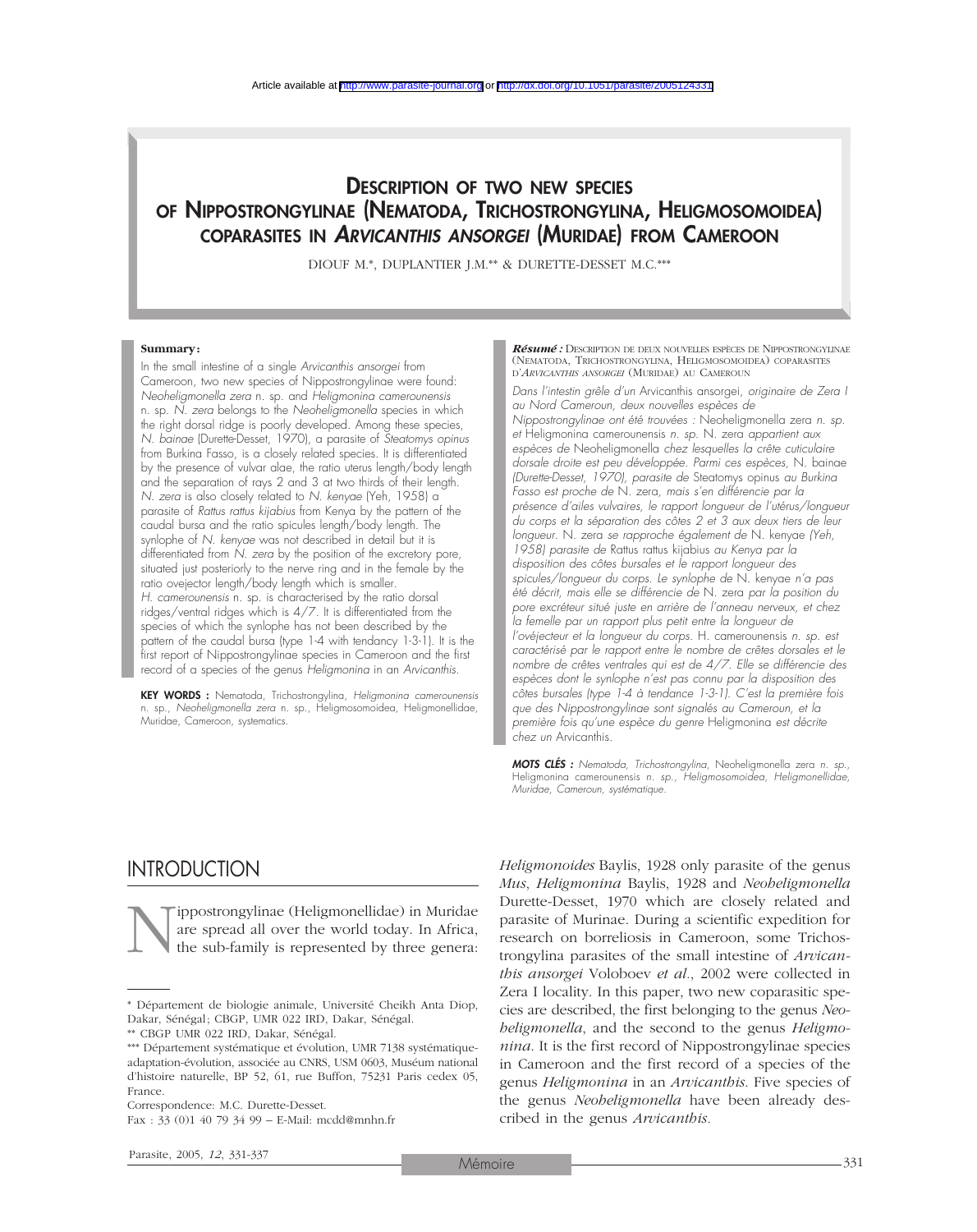## MATERIAL AND METHODS

**One** *Arvicanthis ansorgei* (adult male) was caught in the village of Zera I (Cameroon). The nematodes were collected in the laboratory. To determine the location of the parasites, the small intestine in the village of Zera I (Cameroon). The nematodes were collected in the laboratory. To deterwas divided into three equivalent parts, numbered SI 1 to SI 3 from the duodemum to the caecum. The worms were fixed in boiling 70 % ethanol and stored in it. The nomenclature which is used above the family group is that of Durette-Desset & Chabaud (1993). The synlophe was studied following the method of Durette-Desset (1985) and Durette-Desset & Digiani (2005). The nomenclature used for the study of the caudal bursa is that of Durette-Desset & Chabaud (1981). The measurements are given in micrometers, except where otherwise stated. Type specimens were deposited in the Collections of the Laboratoire de zoologie des invertébrés terrestres (ZIT) de l'Institut fondamental d'Afrique Noire C.A. Diop of Senegal (IFAN) and in the helminthological Collections of the Muséum national d'histoire naturelle de Paris (MNHN). The host nomenclature follows Musser & Carleton (1993).

## RESULTS

#### *NEOHELIGMONELLA ZERA* N. SP. (Fig. 1)

Studied material: holotype male, allotype female, ZIT/ IFAN 05I, eight male, seven female paratypes, ZIT/ IFAN 06I, one male, one female paratypes MNHN 349 MQa, coparasites of *Heligmonina camerounensis* n. sp. Host: *Arvicanthis ansorgei* Voloboev *et al*., 2002 (Muridae, Murinae).

Site: small intestine (SI 1-SI 2)

Type locality: Zera I (8° 31' N; 13° 30' WW), Cameroon Collectors: J.M. Duplantier and K. Bâ, 12 February 2003.

#### Description

Small nematodes with body coiled sinistrally along ventral side. Position of excretory pore and deirids varying in relation to apex. Excretory pore situated in male within posterior third of oesophagus length, and in female within posterior quarter. Deirids usually posterior to excretory pore (Fig. 1A). Very short uterus less than 21 % of body length.

. Head: cephalic vesicle and small oesophageal tooth present. In apical view, triangular oral opening surrounded by two amphids, four externo labial papillae and four cephalic papillae (Fig. 1B).

. Synlophe (studied in one male and one female paratype). In both sexes, body bearing longitudinal, uninterrupted ridges, appearing between cephalic vesicle and nerve-ring (Fig. 1C-F), and disappearing just anterior to caudal bursa in male. In female, ventral ridges disappearing anterior to vulvar opening, dorsal ridges at different levels around vulvar region (Fig. 1K, L). Number of ridges: 13 (carene, five dorsal, six ventral) at mid-body (Fig. 1G, H), 6 (carene, foor left dorsal, one left ventral) at level of vulvar opening (Fig. 1M). Carene poorly developed with dorsal ridge smaller than ventral ridge. Gradient of size decreasing from left to right on ventral side, dorsal ridges approximately same size. In both sexes, tips of ridges orientated from ventral right side to dorsal left. Double axis of orientation inclined at 60° to sagittal axis in male, 70° in female for right axis and 80° in both sexes for left axis. In vulvar region, dorsal ridges orientated from right to left on ventral side, perpendicularly to body on dorsal side (Fig. 1M).

. Holotype male: 5.0 mm long and 130 wide at midbody. Cephalic vesicle 100 long and 60 wide. Nervering, deirids and excretory pore situated at 210, 350, 380 from apex, respectively. Oesophagus 440 long, with muscular part 210 and glandular part 230. Symmetrical caudal bursa with pattern of type 2-2-1 (Fig. 1J). Prebursal papillae not observed. Rays 2 and 3 totally separated up to base forming a V. Extremities of rays 4 curved forwards. Thick rays 8 arising symmetrically at mid-length of dorsal ray. Thick dorsal ray divided at distal third into two branches, each branch giving rise to two small branches: rays 9 (external branches) slightly longer than rays 10 (internal branches). Filiform sub-equal alate spicules 310 long with sharp tips. Ratio spicule length/body length 6 %. Rectangular gubernaculum 30 long and 20 wide at base. Genital cone with papilla zero on ventral lip and small papillae 7 on dorsal lip (Fig. 1J).

. Main measurements of the nine paratypes (average and range): 4.7 (4.4-5.0) mm long and 140 (120-150) wide at mid-body; cephalic vesicle, 88.5 (75-100) long and 61 (50-70) wide; nerve ring, exretory pore and deirids situated at 193.5 (170-220), 291.5 (230-380), 383.5 (310-480) from apex, respectively; oesophagus, 451 (430-500) long; spicules 347 (320-370) long; ratio spicules length/body length 7 % (7-7).

. Allotype female: 7.55 mm long and 170 wide at midbody. Cephalic vesicle 95 long and 80 wide. Nervering, excretory pore and deirids situated at 200, 460 and 450 from apex, respectively. Oesophagus 550 long, with muscular part 250 and glandular part 300. Monodelphic (Fig. 1I): vulva situated at 200 from caudal extremity with *vagina vera* 30 long. Ovejector 440 long, with vestibule 200 long, sphincter 40 long and 80 wide and infundibulum 200 long. Uterus 1.1 mm long, with 44 eggs in two rows at morula stage, 75 long and 40 wide. Tail 45. Ratio uterus length/body length: 15 %.

*.* Measurements of the eight paratypes (average and range): 6.3 (5.8-7.0) mm long and 150 (130-170) wide at mid-body; cephalic vesicle 102.5 (90-110 ) long and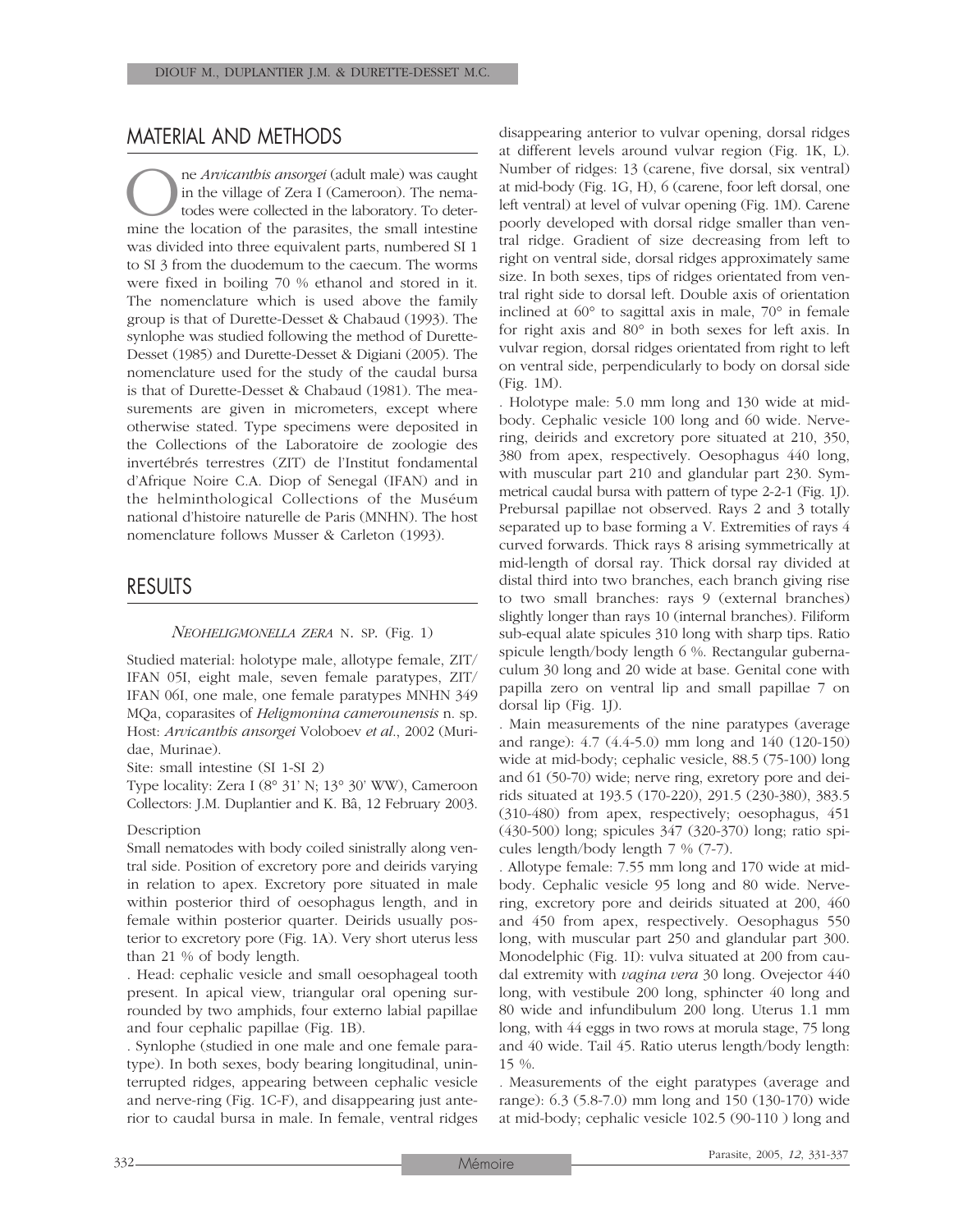

Fig. 1. – *Neoheligmonella zera* n. sp. A: female, anterior extremity, right lateral view; B: female, head, apical view; C-F: female, anterior extremity, arising of the cuticular ridges, C, right lateral view, D, ventral view, E, dorsal view, F, left lateral view; G, H: synlophe at midbody, G, male, H, female; I: female, posterior part, right lateral view; J: male, caudal bursa, ventral view; K, L: female, posterior part, right and left lateral view, respectively; M: female, synlophe, posterior to vulvar opening. All the sections are orientated as G. Abbreviations: v, ventral side; r, right side.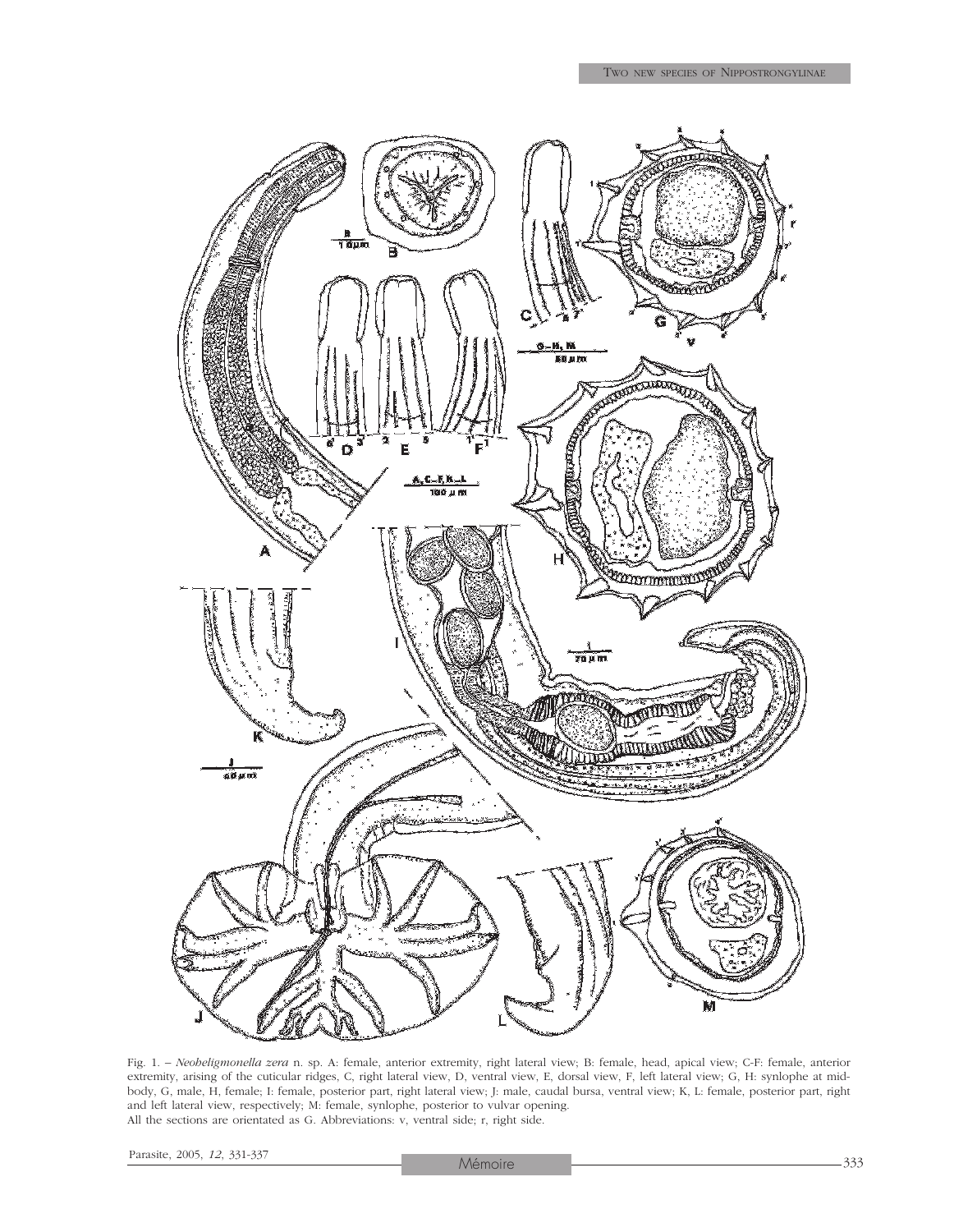69 (60-80) wide; nerve ring, excretory pore and deirids situated at 212 (180-250), 424 (410-470), 432.5 (390- 480) from apex, respectively; oesophagus 502 (420-520) long; vulva situated at 202 (180-220) from caudal extremity; ovejector 368 (340-420), vestibule 190 (180-220) long, sphincter 36.5 (30-40) long and 51.5 (40-70) wide, infundibulum 130 (120-150); uterus 1.3 (1.0-1.7) mm long; eggs 71 (70-75) long and 44.5 (40-50) wide; number of eggs: 42 (25-73); tail, 57.5 (40-70) long; ratio uterus length/body length: 21 % (15.4- 24.3).

#### Diagnosis

The specimens described above belong to the genus *Neoheligmonella* Durette-Desset 1971 (Heligmonellidae, Nippostrongylinae). The genus is mainly characterised by the pattern of the caudal bursa of type 2-3 (common trunk to rays 3 to 6) with tendancy to type 2-2-1 (ray 6 arising the first from common trunk, rays 4 and 5 separated at their extremity). The features of the synlophe are variable but, in all species, the left ventral ridge is the most developed, the axis of orientation is inclined between 70° and 90° to the sagittal axis and the number of the cuticular ridges comprises between 10 and 15. Apart from one species found in an arvicoline from Thailand, the other species are parasites of murines, one from Philippines and 20 from Africa.

Up to now, four species are parasites of *Arvicanthis niloticus*: *N. bai* Diouf & Durette-Desset, 2002 and *N. dielmensis* Diouf, Bâ & Durette-Desset, 1997 both from Senegal, *N. houini* (Durette-Desset, 1970) and *N. pseudospira* (Durette-Desset, 1970) both from Ethiopia. They are mainly differentiated from the specimens described above by the size of the right dorsal ridge (n° 6) being more developed than the other dorsal ridges.

Among the other species *N. bainae* (Durette-Desset, 1970) a parasite of *Steatomys opinus* from Burkina Fasso, *N. lamaensis* Diouf, Daouda & Durette-Desset, 2005 a parasite of *Mastomys natalensis* from Benin and *N. skirringi* Diouf, Bâ & Durette-Desset, 1998 a parasite of *Mastomys erythroleucus* from Senegal share the following common features: presence of a carene, right ridge (n° 6) poorly developed. Decreasing gradient of size of the ridges from left to right sides, clearly visible on ventral side, absent or unclear on dorsal side. *N. skirringi* and *N. lamaensis* are both differentiated by the number of ventral ridges (8 *versus* 6), a well developed carene and a ratio spicules length/body length of 12.4 % in *N. lamaensis* and 15.9 % in *N. skirringi versus* 7 % on average in the specimens of *Arvicanthis.* In this group, *N. bainae* is the most closely related species with a small carene, the same number of cuticular ridges and a similar ratio spicules length/body length (6.8 %). It is distinguished by the length of the carene, the presence of vulvar alae and the ratio uterus length/body length which is 9 % *versus* 14.6 % on average in the specimens of *Arvicanthis*.

The synlophe of five species belonging to the genus *Neoheligmonella* has not been described, but it is possible to distinguish these species in relation to the parasites described above by other features. Four were described by Baylis (1928) from Nigeria: *N. affinis*, a parasite of *Mastomys erythroleucus*, is not illustrated but the ratio spicules length/body length is 13.3 %. The other three species have a caudal bursa pattern of 2-3 with tendancy 2-2-1, with a great development of the lateral trident and the dorsal lobe. It concerns *N. gracilis,* a parasite of *Leggada musculoides*, *N. impudica,* a parasite of *Taterona kempi* and *N. moennigi*, a parasite of *Praomys tulbergi*. The last species *N. kenyae* (Yeh, 1958), a parasite of *Rattus rattus kijabius* in Kenya, is very closely related to the specimens from *Arvicanthis*, the pattern of the caudal bursa being similar, the number of the cuticular ridges being the same and the ratio spicules length/body length similar (7,5 %). *N. kenyae* is differentiated from *N. zera* by the ratio ovejector length/body length which is smaller, and by the anterior position of the excretory pore. We consider the parasites from *Arvicanthis* as a new species we have named *Neoheligmonella zera* n. sp. after the name of the locality (Zera I) where the rodent was captured.

#### *HELIGMONINA CAMEROUNENSIS* N. SP. (Fig. 2)

Studied material: holotype male, allotype female, ZIT/ IFAN 03I, five male, nine female paratypes, ZIT/IFAN 04I, one male, one female paratypes MNHN 349 MQb, coparasites of *Neoheligmonella zera* n. sp.

Host: *Arvicanthis ansorgei* Voloboev *et al*., 2002 (Muridae, Murinae).

Site: small intestine (SI 1-SI 2)

Type locality: Zera I, (8° 31' N ; 13° 30' W), Cameroon. Collectors: J.M. Duplantier and K. Bâ, 12 February 2003.

#### Description

Small nematodes with body coiled sinistrally along ventral side. Excretory pore and deirids situated at about same level, within posterior quarter of oesophagus (Fig. 2A). Oesophagus less than 15 % of body length (11.8 % on average in male, 8.9 % in female). Very short uterus less than 14 % of body length.

*.* Head: cephalic vesicle present. In apical view, triangular buccal opening surrounded by two amphids, four externo labial papillae and four cephalic papillae (Fig. 2B). *.* Synlophe (studied in two males and two females): in both sexes, cuticle bearing, longitudinal, uninterrupted ridges, appearing posterior to cephalic vesicle except ridges n° 7' and 8' which appear posterior to nerve ring (Fig. 2C-F). Ridges disappearing anterior to caudal bursa in male. In female, ventral ridges disappearing anterior to vulva and dorsal ridges posterior to it (Fig. 2L-M). Number of ridges at mid-body: 12 (left hypertrophied ala,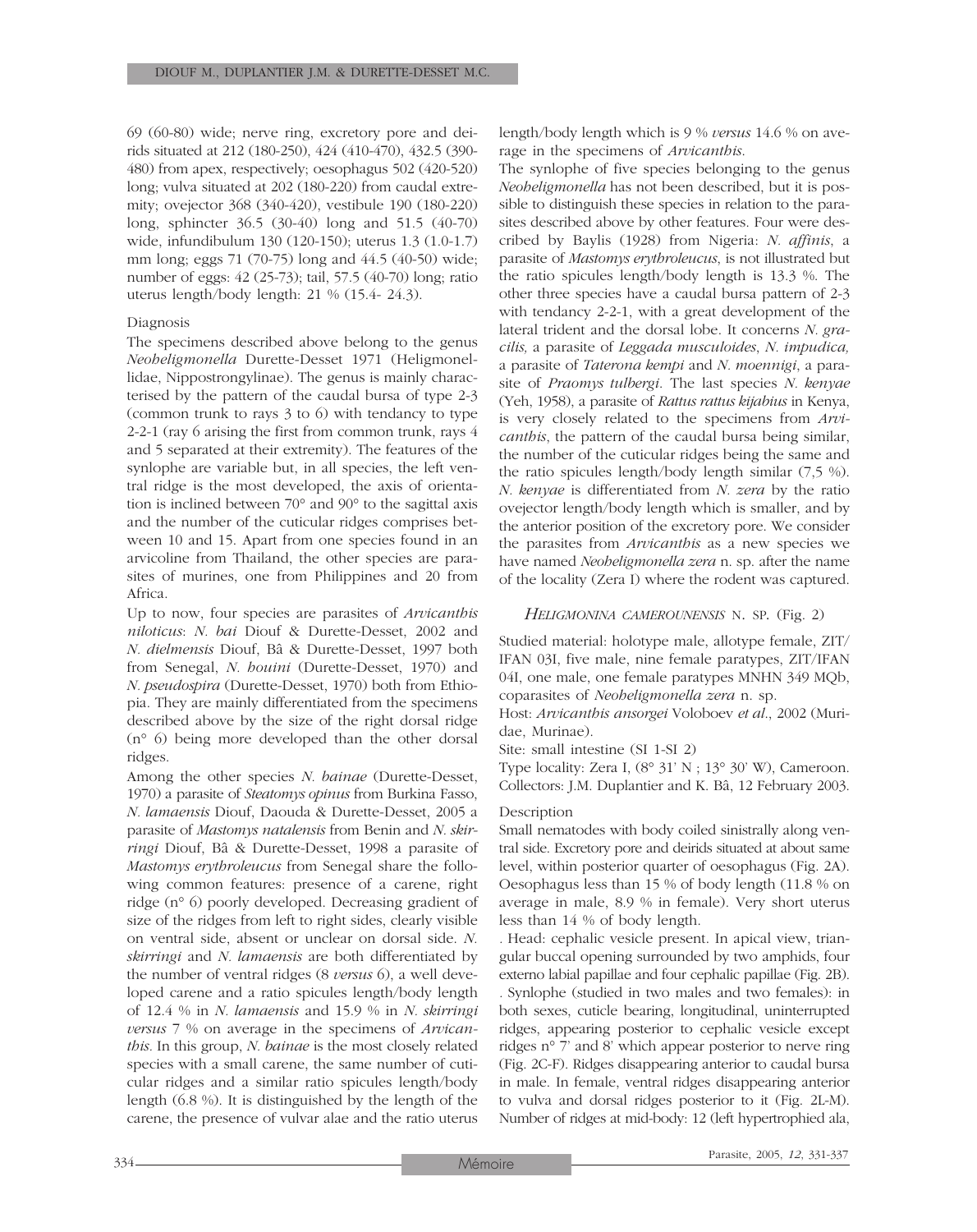

Fig. 2. – *Heligmonina camerounensis* n. sp. A : female, anterior extremity, ventral view; B: female, head, apical view; C-F: female, anterior extremity, arising of the cuticular ridges, C, left lateral view, D, ventral view, E, dorsal view, F, right lateral view; G, H: synlophe at mid-body, G, male, H, female; I: female, synlophe posterior to vulvar opening; J: female, posterior part, right lateral view; K: male, caudal bursa, ventral view; L-M: female, posterior part, right and left lateral view, respectively. All the sections are orientated as G. Abbreviations: v, ventral side; r, right side.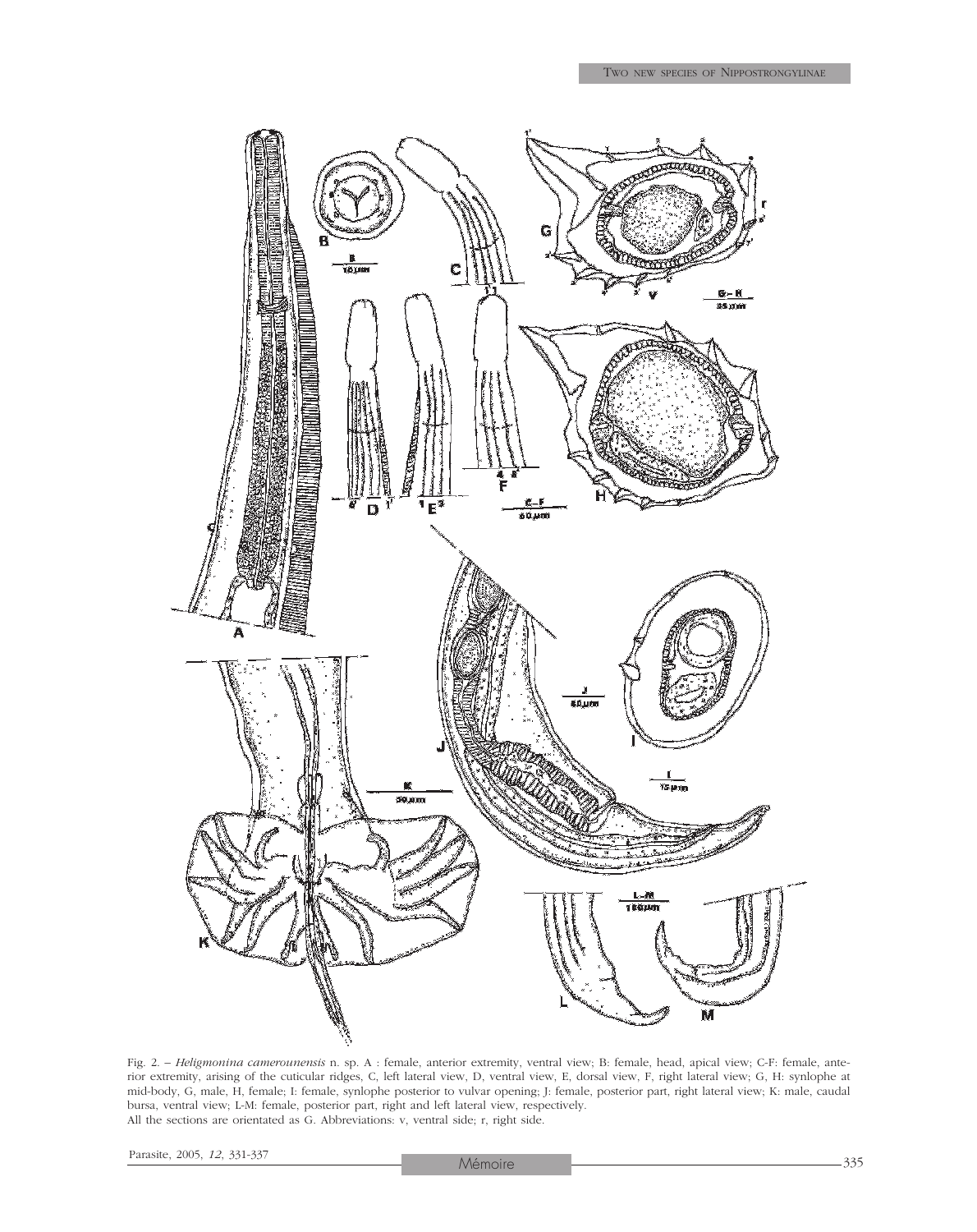four dorsal, seven ventral) (Fig. 2G, H), four dorsal left posterior to vulvar opening (Fig. 2I). No ridges on right, ventral right side. Double gradient of size decreasing from left to dorsal on ventral side, from right to left on dorsal side. Tips of ridges orientated from right to left with axis of orientation inclined at about 45° to sagittal axis in male, 50° in female. In vulvar region, ridges orientated perpendiculary to body (Fig. 2I).

. Holotype male: 2.9 mm long and 130 wide. Cephalic vesicle 55 mm long and 30 wide. Nerve-ring, excretory pore and deirids situated at 90, 285 and 280 from apex, respectively. Oesophagus 370 long, with muscular part 170, and glandular part 200.

Asymmetrical caudal bursa with left lateral lobe most developed (Fig. 2K). Pattern of caudal bursa of type 1- 4 (ray 2 arinsing the first from commun trunk of rays 2 to 6), with tendancy 1-3-1 (rays 6 separating first from common trunk to rays 3 to 6). Prebursal papillae observed only in one paratype specimen (Fig. 2K). Rays 2 and 3 totally separated up to base. Left lobe: rays 3, 4 and 5 separating at same level from common trunk to rays 3 to 5, with extremities equidistant. Right lobe: ray 5 separating first from common trunk to rays 3 to 5, with extremitie of ray 5 nearer of that of ray 3 than that of ray 5. Rays 8 arising symmetrically at base of dorsal ray, left ray slightly longer than right ray. Thick dorsal ray divided into two branches within its middle third. Each branch divided into two unequal branches, rays 9 (external branches) longer than rays 10 (internal branches).

Filiform spicules 390 long, with sharp tips. Ratio spicules length/body length: 13 %. Rectangular gubernaculum 20 long and 15 wide at base. Genital cone, 20 long and 10 wide at base with papilla zero on ventral lip and papillae 7 on dorsal lip*.*

*.* Main measurements of the six paratypes (average and range): 2.5 (2.2-3.2) mm long and 135 (120-150) wide at mid-body; cephalic vesicle, 47.5 (40-60) long and 30 (30-30) wide; nerve ring, excretory pore and deirids situated at 105 (90-120), 270 (240-320), 275 (235- 320) from apex, respectively; oesophagus, 322 (310- 400) long; spicules 360 (340-400) long; ratio spicules length/body length, 14 % (11-15).

. Allotype female: 4.5 mm long and 125 wide. Cephalic vesicle 60 long and 30 wide. Nerve-ring, excretory pore and deirids situated at 130, 275 and 275 from apex, respectively. Oesophagus 385 long with muscular part 150 and glandular part 235 (Fig. 2A).

Monodelphic: vulva situated at 150 from caudal extremity with *vagina vera* 20 long. Ovejector 230 long with vestibule 80 long and 40 wide, sphincter 30 long and 35 wide and infundibulum 120 long and 20 wide. Uterus 650 long with 14 eggs 65 long and 35 wide. Tail: 50 long (Fig. 2J). Ratio uterus length/body length: 14 %.

. Measurements of the ten paratypes (average and range): 4.05 (3.5-4.8) mm long and 136 (100-170) wide at midbody; cephalic vesicle 55 (50-60 ) long and 34, 5 (3045) wide; nerve ring, excretory pore and deirids situated at 136 (130-160), 281 (250-360), 285,5 (240-380) from apex, respectively; oesophagus 355 (300-480) long; vulva situated at 148,5 (130-180) from apex; ovejector 219 (205- 240), vestibule 91 (70-100) long, sphincter 26 (30-40) long and 35,5 (30-40) wide, infundibulum 102 (90-120); uterus 577 (500-700) long; eggs 63,5 (55-80) long and 37 (30- 50) wide; number of eggs: 8 (4-12); tail, 58 (50-65) long; ratio uterus length/body length: 14 % (11-16).

#### Diagnosis

The specimens described above possess the main features of the genus *Heligmonina* (Baylis 1928) redefined by Durette-Desset (1971) with a hypertrophied ala in particular. To date, 21 species have been described in this genus, all parasites of Muridae, 16 in Africa and five in Madagascar.

The parasites of the *Arvicanthis* are characterised by a caudal bursa pattern of type 1-4 with tendancy 1-3-1. Only three species possess these two features: *Heligmonina chippauxi* (Desset, 1964), a parasite of *Oenomys hypoxanthus*, *Heligmonina dupuisi* (Desset, 1964) a parasite of *Praomys jacksoni*, both found from the Central African Republic and *Heligmonina kotoensis* Diouf, Daouda & Durette-Desset, 2005, a parasite of *Mastomys natalensis* from the Republic of Benin.

*H. chippauxi* is differentiated from the new species by the distance between the extremities of rays 3 to 6, the distance being equivalent in the left lobe, the extremity of ray 4 being nearer ray 5 than that of ray 3 in the right lobe; *H. dupuisi* is differentiated by the asymmetry of the branches of the dorsal ray and *H. kotoensis* by the deeper division of the dorsal ray.

On the other hand amongst the 16 species where the synlophe is known, only the parasites of the *Arvicanthis* have, in addition to the left ala, 4 dorsal and 7 ventral ridges. We consider that the parasites of *Arvicanthis* belong two a new species that we have named *Heligmonina camerounensis* n. sp. after the name of the country where the rodent was captured.

## ACKNOWLEDGEMENTS

We wish to thank Dr. J.F. Trape and collea-<br>gues (UR 77, IRD) and particularly Khalilou<br>Bâ (UR 22, IRD) who collected the rodents.<br>We also wisch to thank Deborah Lynn Kay for reviegues (UR 77, IRD) and particularly Khalilou Bâ (UR 22, IRD) who collected the rodents. wing the English (GB) in the manuscript.

# REFERENCES

BAYLIS H.A. On a collection of Nematodes from Nigeria mammals (chiefly rodents). *Parasitology*, 1928, *20*, 287-295.

DESSET M.C. Les systèmes d'arêtes cuticulaires chez les Nématodes Héligmosomes. Étude de cinq espèces parasites de